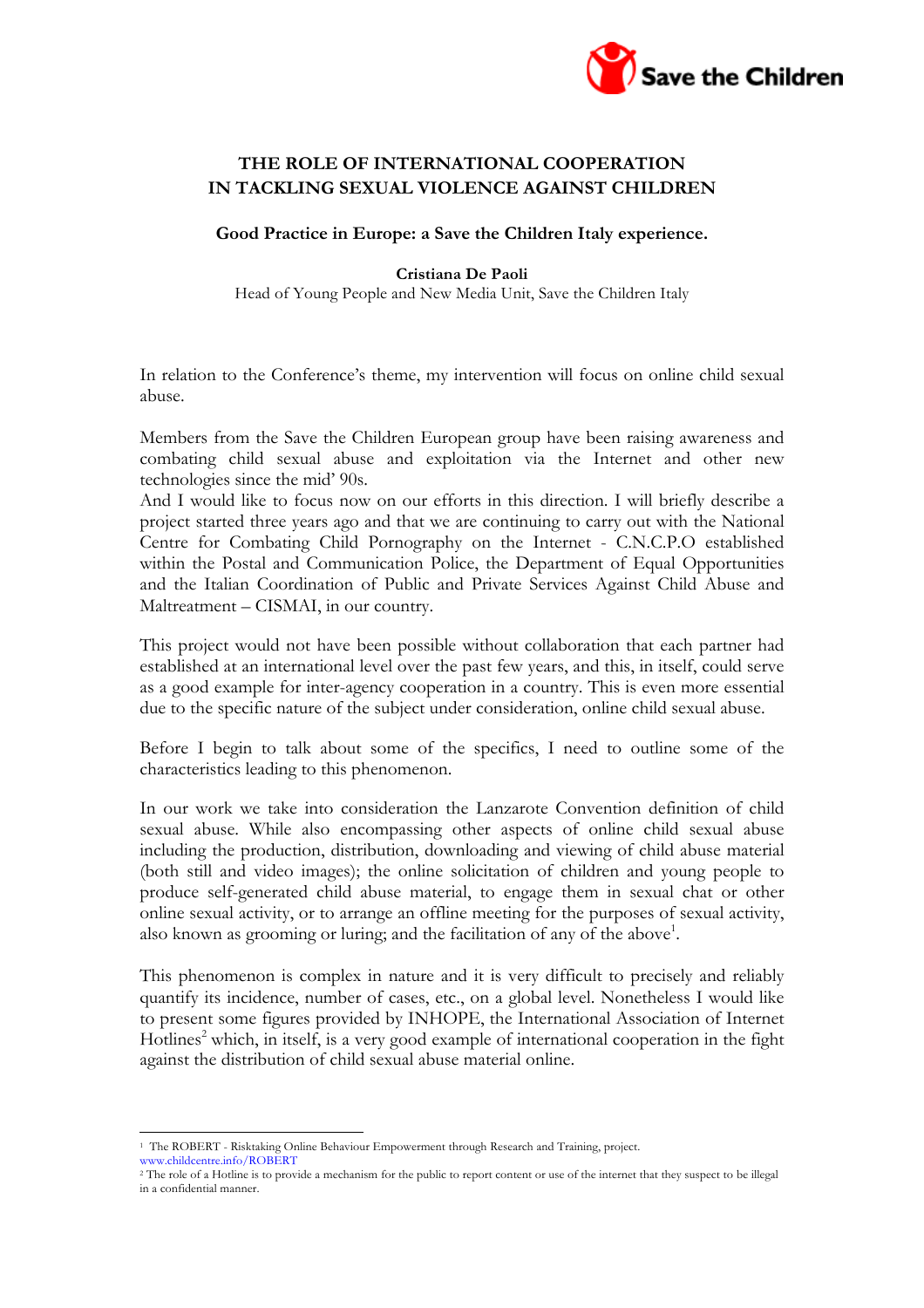INHOPE is made up by 41 members operating in 36 countries throughout the world (Save the Children has been a member since 2002).

The results published in its 2011 Annual Report show a number of interesting developments<sup>3</sup>:

- over 29,908 reports of web-based Child Sexual Abuse Material, representing a 24% increase on the previous year, were processed by INHOPE Hotlines during 2011;
- as for the victims age groups concerned, a worrying, developing trend was seen in the increasing incidence of very young children including babies. In the 2011 breakdown 71% of the victims were pre-pubescent, 23% were pubescent, and 6% were infant;
- in terms of the victims gender: 70% of the involved females, 20% involved males, and 10% involved both;
- finally 82% of the web sites reported, were non-commercial and 18% were commercially based, requiring some form of payment.

As I mentioned before, the phenomenon of online child sexual abuse is a complex problem. However, it presents itself always in a dual form, in the sense that we can talk about it as a local problem by emphasising the fact that the abuse and children and young people who are victims, are real and living within our own communities. At the same time, we can see it as a global problem, since the images/videos and the children present there, once uploaded on the Internet can potentially be viewed, downloaded, modified, etc. by anyone in the world, given its global nature. The effects of the abuse may, therefore, be amplified by the use of technology, which, in turn, can also amplify the risks to be abused (for example, in the case of grooming).

To tackle the problem effectively we need to put strategies in place that take into account both these dimensions.

On a global level, one of the major difficulties in combating child sexual abuse and the commercial sexual exploitation of children via the Internet is the international, multijurisdictional nature of the crime. Such criminal activities often cut across so many borders, for example, images and videos may be produced in one country, hosted in a second, but accessed and downloaded worldwide. It is therefore vital that there be a common legal framework through which crimes relating to online child abuse can be tackled. Differences between national laws regarding the legality and penalties can create loopholes, which can be exploited by perpetrators, producers, distributors and collectors of child abuse images.

Many countries still do not have laws in place that adequately prosecute these crimes. A 2010 study by the International Centre for Missing and Exploited Children (ICMEC) on existing legislation, analysed 196 countries and showed, among other, that only 45 have legislation sufficient to combat online child sexual abuse, and 89 have no legislation at all that specifically addresses this crime.

 <sup>3</sup> www.inhope.org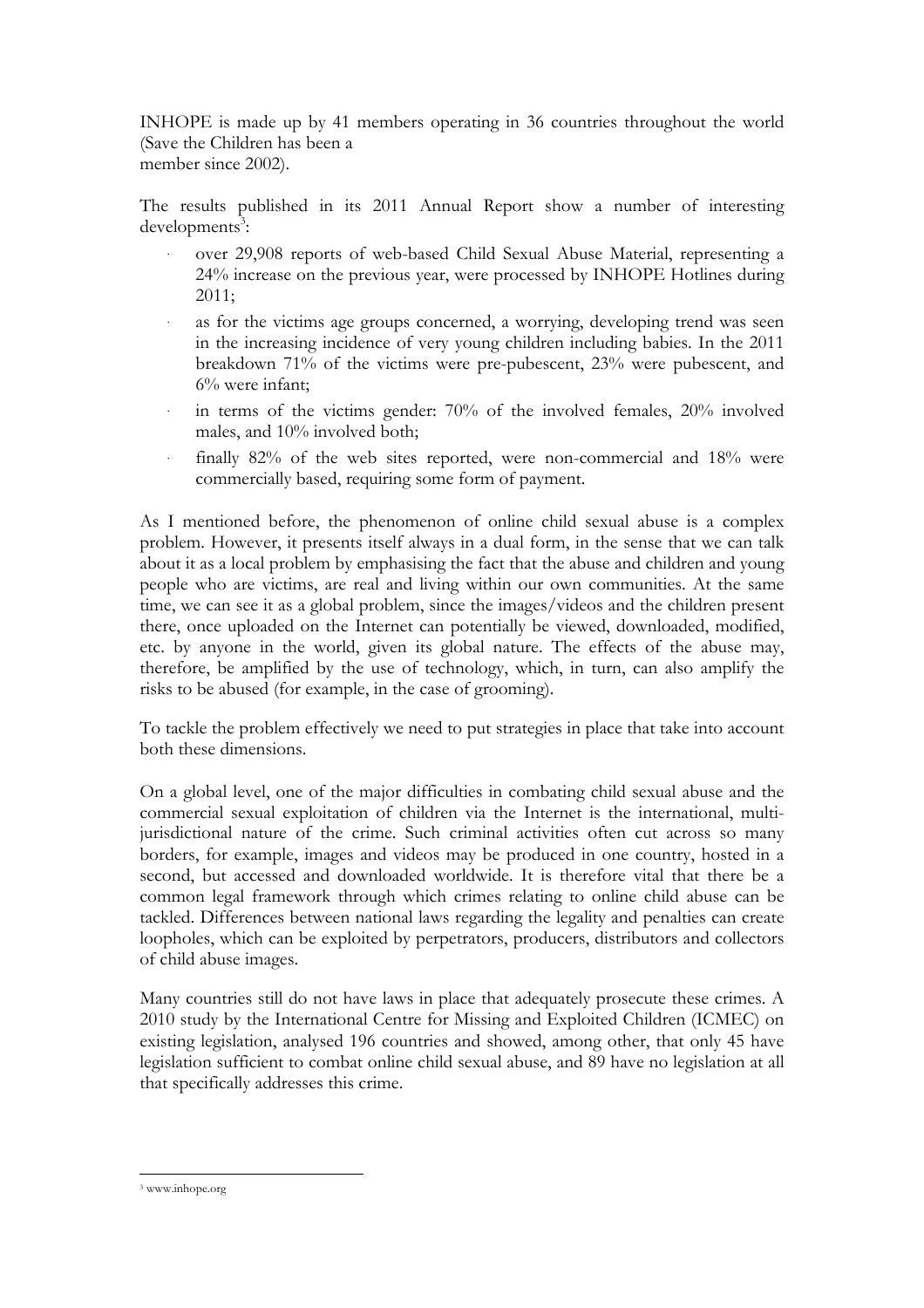Law enforcement agencies need to be provided with a common legal framework, resources and technical tools to improve cross-border collaboration. During the last few years measures have been taken in this direction and networking between police forces has been promoted and reinforced to facilitate the exchange of information and expertise, and to conduct investigations jointly (for example, the Virtual Global Task Force<sup>4</sup> and the Victim Identification group within Interpol<sup>5</sup>).

The C.N.C.P.O – a member of the above-mentioned project - is a special unit, within the Italian Postal and Communication Police, established in 2006 to deal with crimes related to online child sexual abuse and exploitation. It has been fully involved in the development and growth of international cooperation, including participation in the relevant international networks created for this purpose. Throughout this process it has both gained a great deal of knowledge as well as contributed to the creation of a common understanding and approach. The Department of Equal Opportunities, through its experts - also contributed to this process, by being involved, in a number of different contexts in working towards an harmonisation of the legal framework at an international level. Its involvement in the promotion of this Conference is evidence of its commitment.

Returning to the other dimension that needs to be focused on, it is necessary to address the problem of this reality within our communities - victims need not only to be rescued but also provided with proper support. As online sexual abuse is a relatively recent phenomenon it is vital that we understand how it differs from sexual abuse in the absence of new technology, in the way it affects victims and in the kinds of longer-term effects it might have on them. For example, the effects of knowing that videos and/or photographs of the abuse are continuing to circulate and are being viewed need to be addressed by specialised professionals. This is another area where collaboration among professionals is necessary. Through the exchange of experiences, approaches and lessons learnt, professionals from different countries can improve their capabilities and effectiveness. The speed at which this process is advancing varies from country to country depending also on how widespread Internet use is and therefore how extensive related sexual abuse might be.

Our other partner in this project, CISMAI which is a network of agencies and professionals working with victims of maltreatment and abuse, have been involved in the above mentioned international discussions with the aim of bringing national approaches to this issues up to date.

I have tried to highlight, very briefly, some of the key aspects of online child sexual abuse and why international cooperation is essential to those working in this field. However, they must also be able to actively transmit the expertise they have acquired in their daily work national contexts and, most importantly, they will need to understand how this can best be done.

This is exactly what those involved in the project have attempted to achieve; and the first important understanding was that they should have done it together.

 

<sup>4</sup> Virtual Global Taskforce – VGT The Virtual Global Taskforce (VGT) is an international alliance of law enforcement agencies and private sector partners working together to combat online child sexual exploitation anywhere, anytime. For more information visit www.virtualglobaltaskforce.com

<sup>5</sup> http://www.interpol.int/Crime-areas/Crimes-against-children/Victim-identification